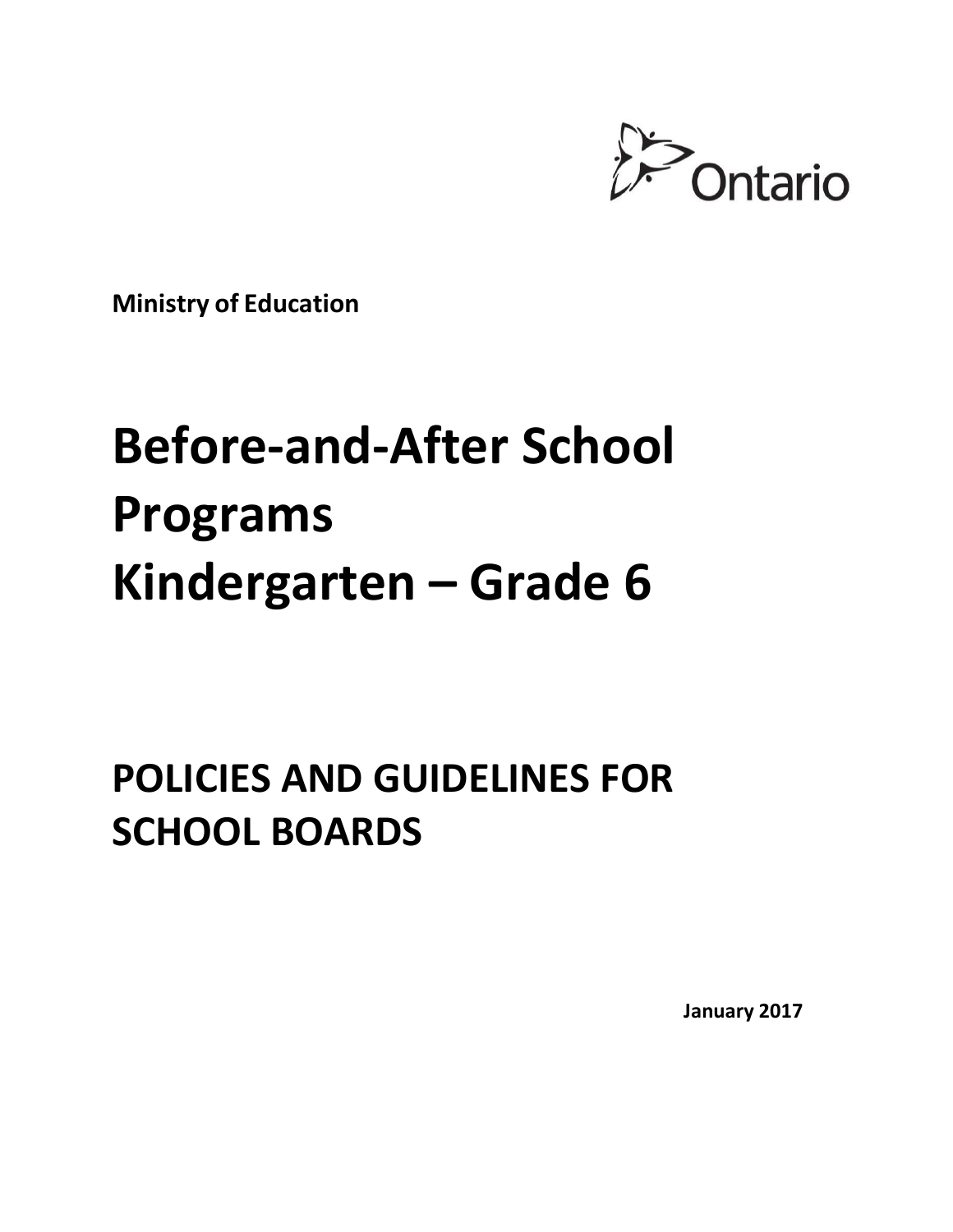### **PREFACE**

Beginning September 2017, school boards are required to ensure the provision of before-andafter school programs (i.e. school board-operated and third party programs) in each elementary school in Ontario for students in Kindergarten to Grade 6 where there is sufficient demand.

School boards are required to comply with the provisions for before-and-after school programs set out under [Part IX.1 of the](https://www.ontario.ca/laws/statute/90e02#BK410) *Education Act*, [Regulation 221/11 entitled "Extended](https://www.ontario.ca/laws/regulation/110221)  [Day and Third Party Programs,"](https://www.ontario.ca/laws/regulation/110221) and policies set out in this document.

### **PURPOSE OF THIS DOCUMENT**

This document summarizes the provisions set out in the *Education Act* and regulations for before-and-after school programs for students in Kindergarten to Grade 6. It also sets out requirements with regard to reporting and program content for before-and-after school programs and additional considerations to support the implementation of these programs.

### **INTRODUCTION**

Since the introduction of Full-Day Kindergarten (FDK), school boards have been required to ensure the provision of before-and-after school programs for FDK students where there is sufficient demand.

FDK was fully implemented across the province in September 2014, reaching approximately 260,000 students each year, with more than 70% of schools offering FDK also providing a before-and-after school program.

### **A VISION FOR CHILD CARE, THE EARLY YEARS AND EDUCATION IN ONTARIO**

FDK and before-and-after school programs are key parts of the broader provincial vision for "a system of responsive, high-quality, accessible, and increasingly integrated early years programs and services that contribute to healthy child development today and a stronger future tomorrow" (*[Ontario Early Years Policy Framework,](http://www.edu.gov.on.ca/childcare/OntarioEarlyYear.pdf)* 2013*).*

Greater integration between child care, early learning and education services was also highlighted as a central component of the ministry's commitment to the success and wellbeing of every student and child in the ministry's strategic plan for education (*[Achieving](http://www.edu.gov.on.ca/eng/about/renewedVision.pdf)  [Excellence: A Renewed Vision for Education in Ontario,](http://www.edu.gov.on.ca/eng/about/renewedVision.pdf)* 2014).

### *Child Care Modernization Act, 2014*

In December 2014, the *Child Care Modernization Act, 2014* was enacted to:

 Replace the outdated *Day Nurseries Act* with the *[Child Care and Early Years Act, 2014](https://www.ontario.ca/laws/statute/14c11) (CCEYA)* as the new legislative framework governing child care and the early years in Ontario; and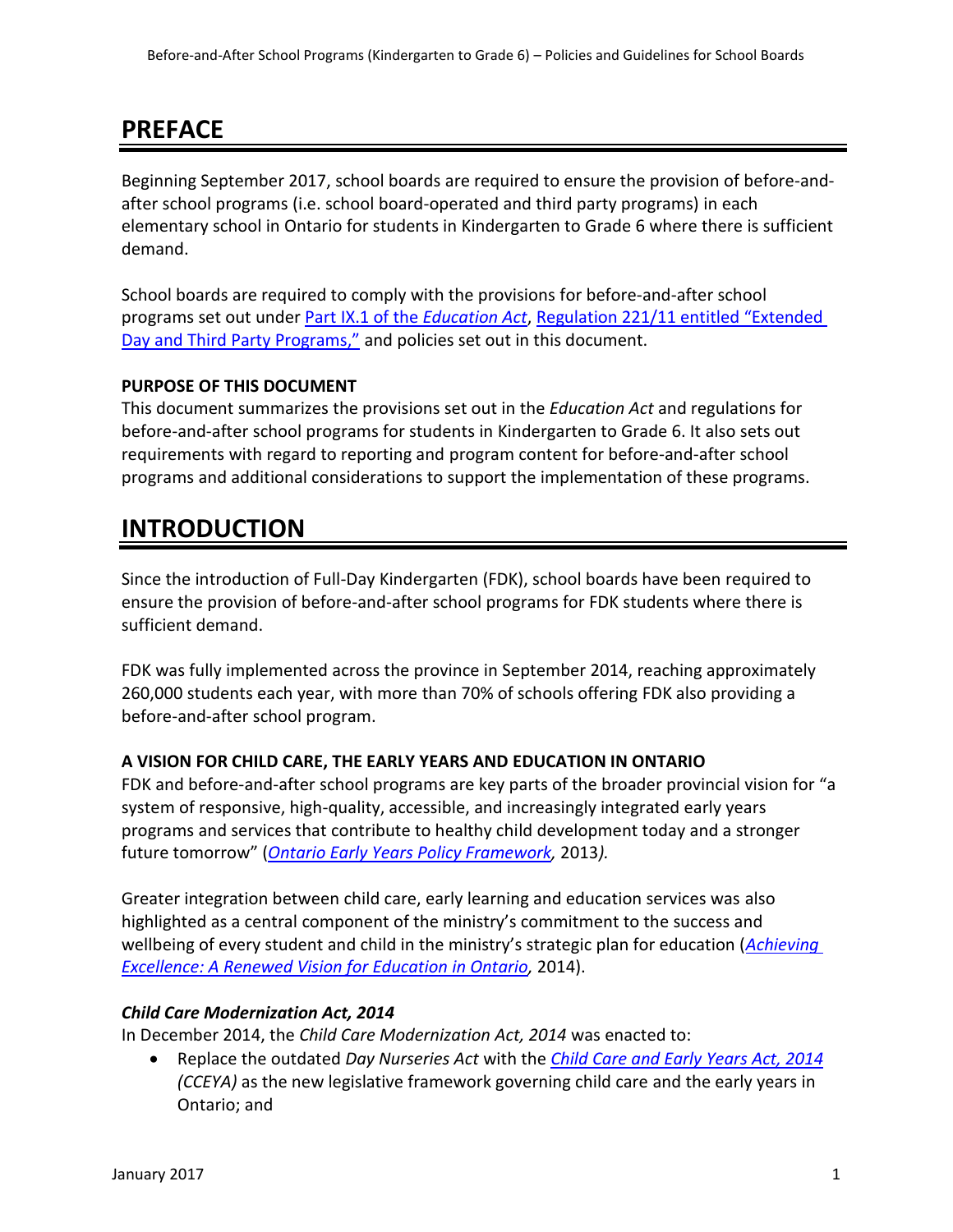Amend the *Education Act* to extend the current duty for school boards to ensure the provision of before-and-after school programs for FDK students, to also include students in Grades 1 through 6.

Under these legislative changes, regulatory amendments were made t[o Regulation 221/11:](https://www.ontario.ca/laws/regulation/110221)  Extended Day [and Third Party Programs"](https://www.ontario.ca/laws/regulation/110221) (the "regulation") in May 2016 to set out a framework that supports an integrated approach for the provision of before-and-after school programs for 4-12 year olds.

The regulatory amendments were informed by feedback received from school boards and local partners and will support greater collaboration between partners, including child care and early years service system managers.

### **WORKING TOGETHER FOR CHILDREN AND FAMILIES**

### **LOCAL SERVICE SYSTEM MANAGERS**

Under the *[Child Care and Early Years Act, 2014,](https://www.ontario.ca/laws/statute/14c11)* Consolidated Municipal Service Managers (CMSMs) and District Social Services Administration Boards (DSSABs) are designated as service system managers responsible at the local level for the planning and management of early years services, including child care and child and family programs.

Service system managers, in partnership with families, service providers, school boards and community agencies, lead locally-based planning and development to support an integrated approach to child care and early years services that respond to the needs of the community.

The ability to strengthen the quality of child care and early years experiences and enhance system integration requires the strategic leadership of CMSM/DSSABs to initiate, sustain and monitor local planning and development to achieve Ontario's vision for the early years.

Effective 2019, service system managers will be required to develop Service System Plans in accordance with provincial requirements. Service planning should be done in the context of the full range of coordinated early years and child care services for children and families, including before-and-after school programs for children in Kindergarten to Grade 6.

### **SCHOOL BOARDS**

School boards play a critical role in the child care and early years sector. They provide an environment where services can be co-located and integrated for the purpose of reducing transitions and building stronger connections between children, families, and early years and school professionals and educators.

School board leadership is vital to supporting comprehensive and continuous education that supports children from birth to adulthood.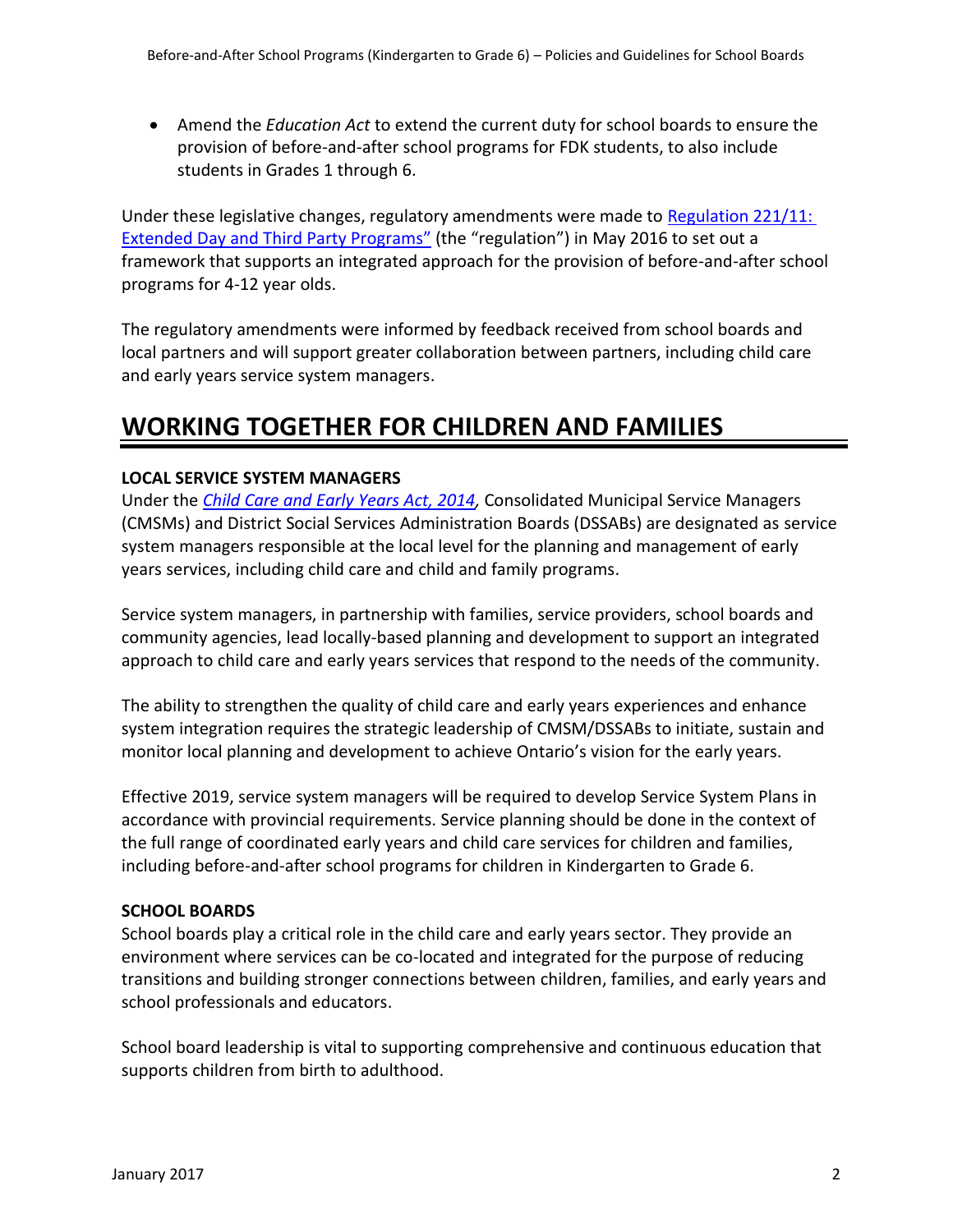School boards include district school boards and school authorities as defined under the *Education Act*.

### **DUTY TO COOPERATE**

Under the *[Child Care and Early Years Act, 2014](https://www.ontario.ca/laws/statute/14c11)* (CCEYA) service system managers are required to consult with school boards in the development of service plans. The [CCEYA](https://www.ontario.ca/laws/statute/14c11) also states that the service system manager, school boards and other identified child care and early years partners shall cooperate with each other for the purpose of implementing the service plan.

For the past several years, service system managers and school boards have worked in partnership to assess and jointly submit school-based early years capital funding projects to the ministry. As part of this process, CMSMs/DSSABs and school boards work closely together to identify suitable early years capital projects that meet the eligibility and priority requirements of the ministry, then jointly sign off on all proposals which are submitted for approval.

Through greater integration with early years, child care, and education services, more children will benefit from a seamless day and consistent quality of care that supports healthy child development and lifelong success.

### **1. DUTY: PROVISION OF BEFORE-AND-AFTER SCHOOL CARE**

### **SCHOOLS SUBJECT TO THE DUTY**

#### Requirement:

In accordance with section 2 of the regulation, school boards are required to ensure the provision of a before-and-after school program for every elementary school serving students in the primary and/or junior division (i.e. from Kindergarten to Grade 6) where there is sufficient demand and/or viability.

Programs must be available on every instructional school day.

*A before and/or after school program may not be required if there is insufficient demand. Please see section 3 for more information*.

#### Considerations:

Programs may operate on non-instructional days (e.g. professional development days, winter, spring and summer breaks) if there is a need required by families within the community.

### **ELIGIBLE PROVIDERS: SCHOOL BOARD-OPERATED OR THIRD PARTY**

#### Requirement:

In accordance with the *Education Act* and regulation, school boards may directly operate before-and-after school programs or they may enter into an agreement with a third party that is either: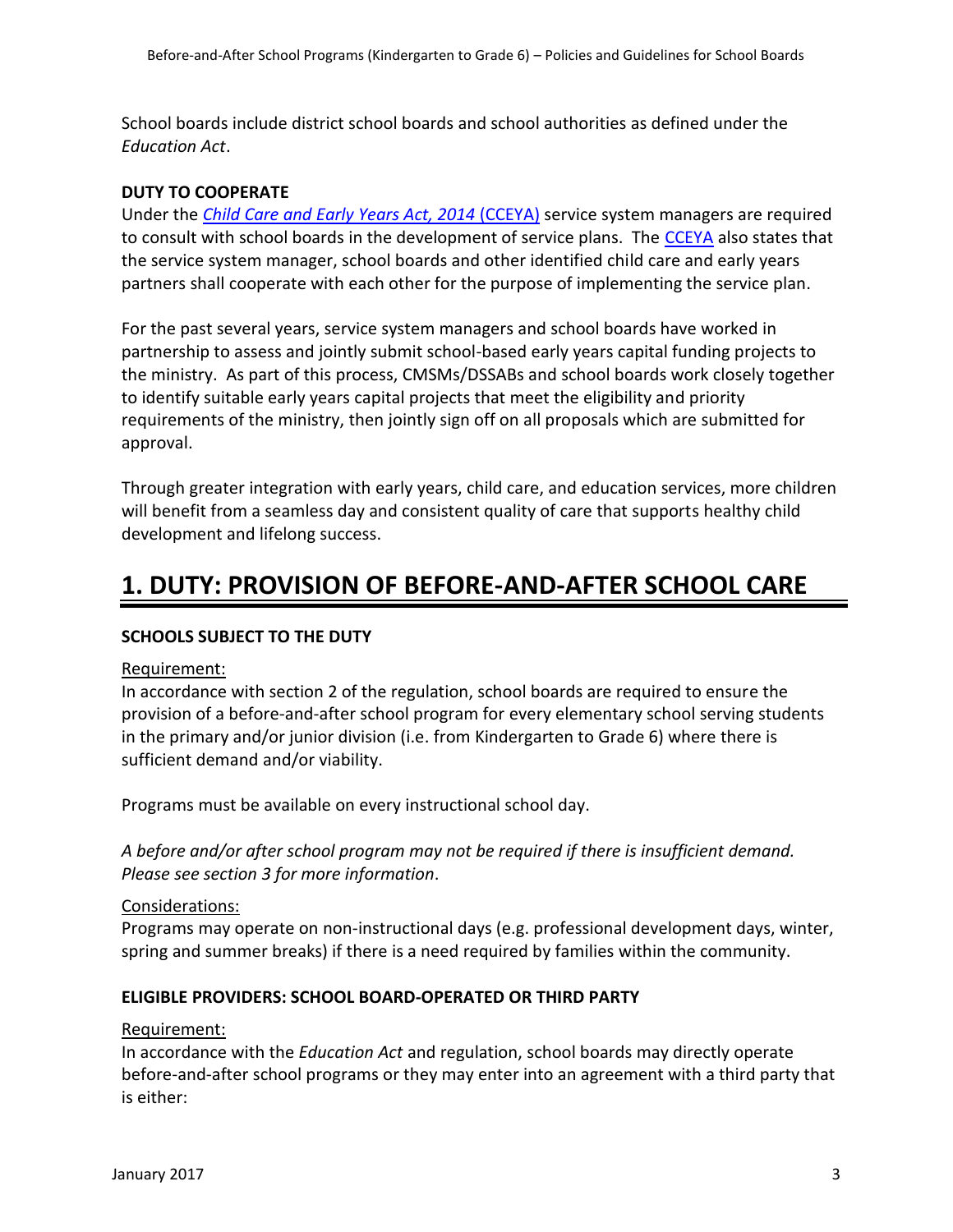- A licensed child care centre that is eligible to receive fee subsidy payments for children enrolled in the program; and/or
- An authorized recreational and skill building program for after school programs only serving students in Grade 1 and up (aged 6 or older).

### **THIRD PARTY PROGRAMS: NOT-FOR-PROFIT OR MUNICIPALITY**

### Requirement:

In accordance with section 27 of the regulation, third party programs (licensed child care centres or authorized recreational and skill building programs) must be operated by a not-forprofit organization or a municipality. For-profit organizations may only be considered if the school board has made reasonable efforts to find a not-for-profit or municipal operator but was unable to do so.

Additionally, for licensed child care centres, if the school board had a written agreement with a for-profit operator to operate a before and/or after school program for four and five year olds at the relevant school when the duty first came into effect in 2011, the school board may continue to enter into agreements with this operator to meet the duty.

### Considerations:

When selecting potential service providers, school boards are encouraged to work with their local service system managers to select not-for-profit organizations that have the capacity to:

- deliver high quality before-and-after school programs
- collaborate and integrate services with community and school partners
- address the diverse needs of all children and families in the community

Where a school board is proposing to work with a licensed child care centre to meet the expanded duty and wishes to license space in the school to deliver the program, providers are encouraged to begin the licensing application process as early as possible to prevent delays.

### **ENTERING INTO AGREEMENTS WITH ANOTHER SCHOOL BOARD**

### Considerations:

In accordance with the Act and regulations, two or more school boards may enter into an agreement together for one of the school boards to directly operate or enter into an agreement with a third party to operate a before and/or after school program in a school of the board, for students of another school board.

### **2. PROGRAM FEES AND ACCESS TO CHILD CARE SUBSIDY**

### **PARENT FEES: SCHOOL BOARD-OPERATED PROGRAMS**

### Requirement:

In accordance with the *Education Act* and its regulation, every school board shall charge fees to parents of students enrolled in school board-operated programs to recover costs incurred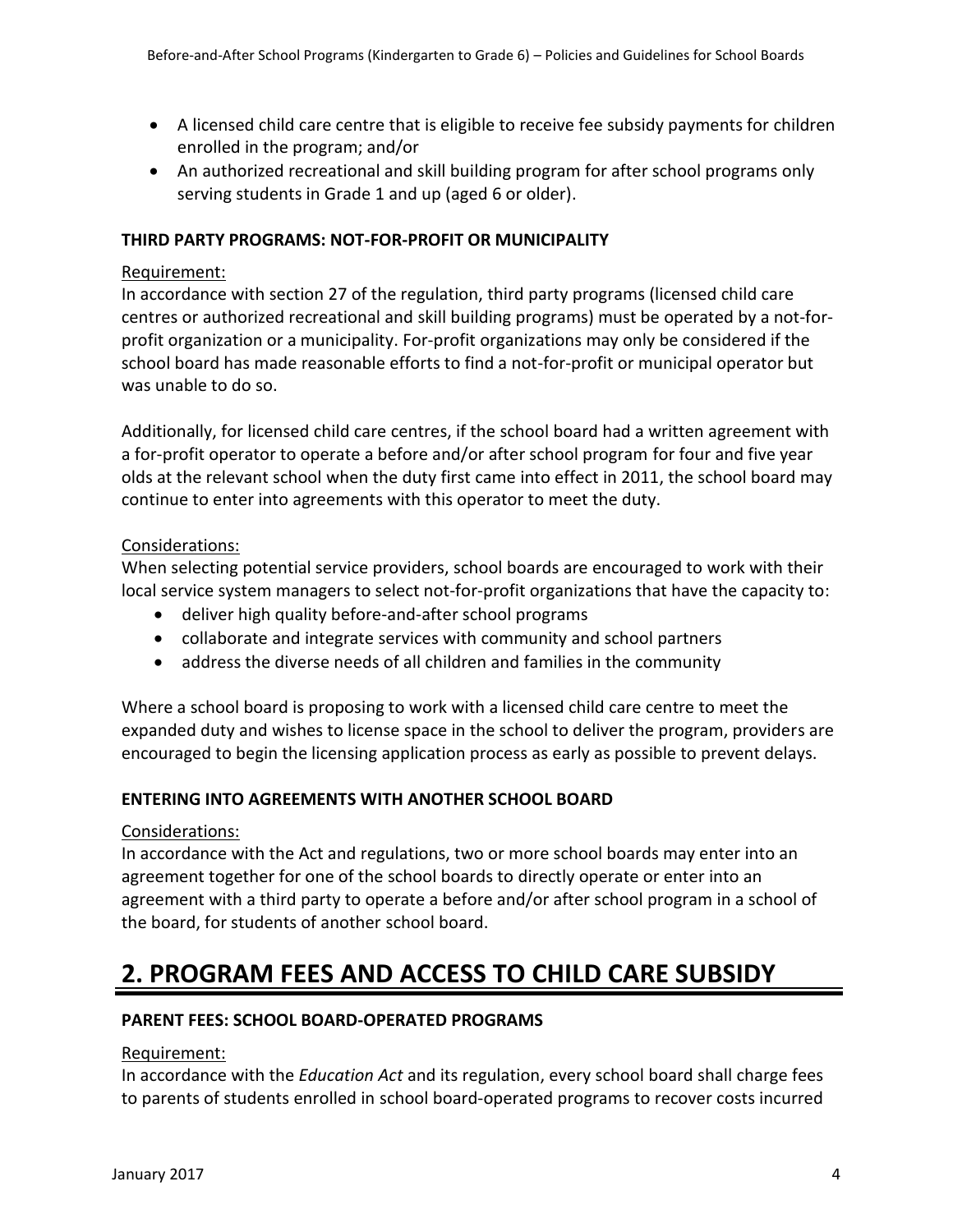by the school board.

School boards are also required to ensure that costs associated with accommodating students with special needs are incorporated into the cost of the program.

### Considerations:

A school board may also require a deposit or a registration fee to be paid to enroll a student in a school board-operated program.

- Deposits cannot exceed fees charged by the school board for two weeks enrolment in a program.
- Where a parent withdraws an enrolled student before the first day of the program, school boards must refund deposits, less a maximum of \$50 for administrative fees.
- Registration fees cannot exceed \$50.

### **PARENT FEES: THIRD PARTY PROGRAMS**

School boards do not determine third party fees as these are set by the provider. The ministry does not regulate child care fees set by licensed child care centres or recreation providers.

[New regulatory amendments](https://www.ontario.ca/laws/regulation/150137#BK97) prohibit child care centres from charging a waiting list fee or deposit to parents seeking to be added to or removed from a waiting list.

### **CHILD CARE SUBSIDY**

The ministry provides funding to local service system managers who are responsible for the administration of child care fee subsidies in their communities. Child care subsidy is available for children enrolled in licensed child care, a school-aged recreation program and a school board-operated before and/or after school program. Eligible families may apply for subsidy through their local service system manager. Fee subsidy for eligible families is subject to the availability of subsidy funds within the budget of the CMSM or DSSAB and space availability within a child care program.

Local service system managers have the flexibility to determine how to allocate child care and early years funding to best meet the needs of children, families and service providers within their community. There may be instances where a before-and-after school program is not in receipt of fee subsidy even if it is eligible.

### Requirement:

Child care subsidies may only be provided through the local service system manager. School boards are not permitted to directly provide subsidies to families to access a before and/or after school program.

### Considerations:

Consistent with the delivery of before-and-after school programs for students in Full-Day Kindergarten, school boards may enter into agreements with a local service system manager to provide subsidies to eligible families with children enrolled in a school board-operated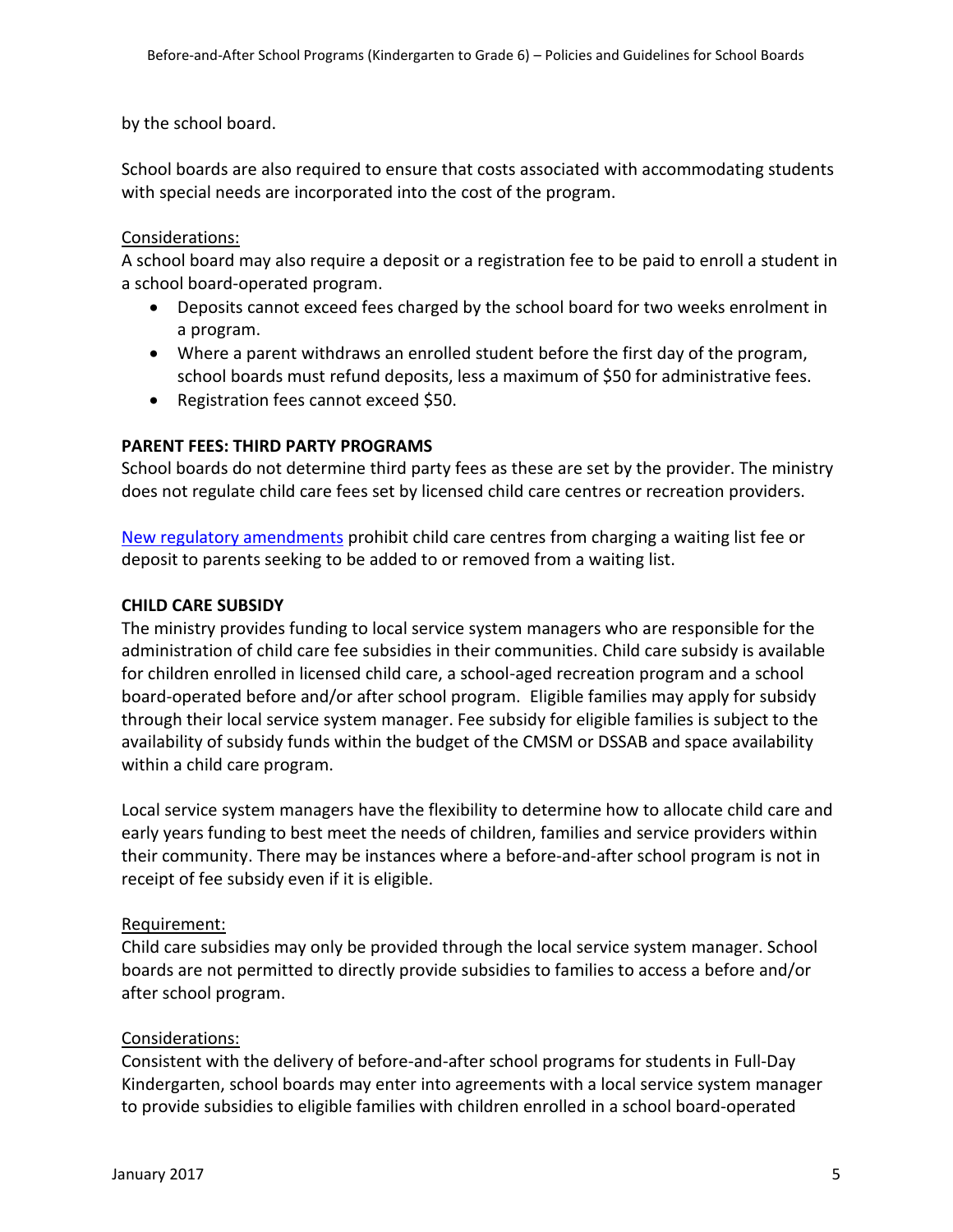program. Local service system managers may administer child care subsidy based on local policies and priorities, in accordance with ministry regulations and policies, to best respond to the needs in their community.

### **3. PLANNING: COMMUNITY ENGAGEMENT**

### Requirement:

To support an integrated approach to the planning and delivery of before-and-after school programs, school boards are required to consult with the following community partners to determine demand and program viability (section 4 of the regulation):

- Service system manager(s) for the service areas of the school board
- Any First Nation that has a tuition agreement with the school board
- Operators of existing third party programs selected by the school board (e.g. licensed child care programs and authorized recreation program providers)
- Parents with children who are enrolled/they intend to enroll in Kindergarten Grade 6 with the school board
- Indigenous organizations that provide culturally appropriate programs and services to urban Indigenous communities

School boards are required to include information regarding the estimated daily fee and noninstruction fee for school board-operated and third party programs when assessing demand. School boards are also required to assess demand for non-instructional days.

### **Prioritizing Indigenous Organizations as Local Partners**

On May 30th, the province released *The Journey Together: Ontario's Commitment to Reconciliation with Indigenous Peoples.* Under this commitment, the province is working closely with Indigenous and sector partners to address the legacy of residential schools, close gaps and remove barriers, support Indigenous culture and reconcile relationships with Indigenous peoples. This includes a commitment to expand access for Indigenous children and families to child and family programs on reserve as well as licensed child care and culturally relevant child and family programs off reserve.

Ontario's Equity and Inclusive Education Strategy aims to help the education community identify and address discriminatory biases and systemic barriers in order to support the achievement and well-being of all students. The strategy builds on successful ministry, school board, and school policies and practices. Parent engagement is an essential component of Ontario's Equity and Inclusive Education Strategy.

*[Ontario's Indigenous Education Strategy](http://www.edu.gov.on.ca/eng/aboriginal/)* was launched in 2007 with the release of the *[Ontario](http://www.edu.gov.on.ca/eng/aboriginal/policy.html)  [First Nation, Metis, and Inuit Education Policy Framework](http://www.edu.gov.on.ca/eng/aboriginal/policy.html)*. The Strategy has been designed to help improve opportunities for First Nation, Métis and Inuit students – whether they live in remote areas or in urban areas – and to increase the knowledge and awareness of all students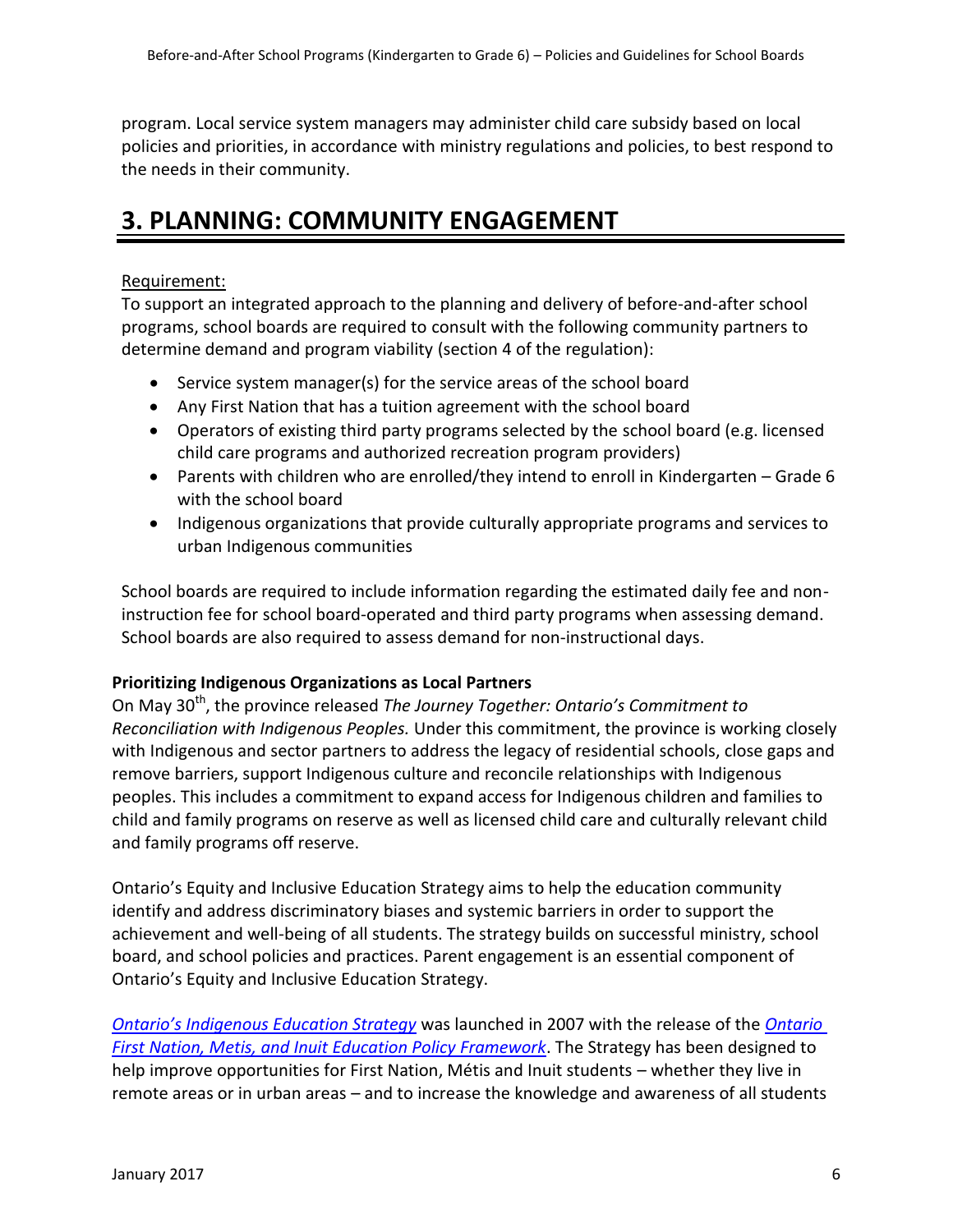about Indigenous histories, cultures, perspectives and contributions. The Strategy sets the foundation for improving achievement among Indigenous students and for building positive relationships with Ontario First Nation, Métis and Inuit peoples.

In 2014, the ministry released the *[Ontario First Nation, Métis and Inuit Education Policy](http://www.edu.gov.on.ca/eng/aboriginal/OFNImplementationPlan.pdf)  [Framework Implementation Plan](http://www.edu.gov.on.ca/eng/aboriginal/OFNImplementationPlan.pdf)* to advance the goals of the strategy. The [Implementation Plan](http://www.edu.gov.on.ca/eng/aboriginal/OFNImplementationPlan.pdf) highlights meaningful collaboration with First Nation, Métis and Inuit partners as being critical to success for Indigenous students. The ministry recognizes the ongoing work of all district school boards to establish formalized processes for collaborating with First Nation, Métis and Inuit communities and organizations, such as using their Indigenous Education Advisory Councils to provide input into education programs and policies.

### Considerations:

District school boards should engage with their Indigenous Education Advisory Councils and with Indigenous organizations, such as their local Indigenous Friendship Centres, to support Indigenous students who may be accessing before-and-after school programs.

Prioritizing Indigenous organizations will help the province meet its commitments to both reconciliation and its equity and inclusive education policy.

### **A Consistent Approach for Families**

### Considerations:

As part of the consultative planning process, school boards must work with their local service system manager and their community partners, including urban Indigenous organizations to develop an approach on how to assess sufficient demand and viability. The regulatory framework provides flexibility for partners to work together to assess viability and demand and develop planning processes that are responsive to the particular qualities and needs of a community. Factors for consideration may include:

- Demand and/or gaps in services:
	- $\circ$  These gaps may include specific populations that face barriers to accessing programs and may require specific programming to accommodate their specific needs
	- o Partners may wish to co-create community surveys and share existing information such as waitlist data for child care or enrolment data in schools
	- $\circ$  Interests identified by children and families in programming (programming content, hours of operation, provision of snacks)
- Capacity to expand and/or establishing program
	- o Partners may identify existing service providers and their capacity to meet specific programming needs in the community (e.g. culturally responsive, newcomer programs)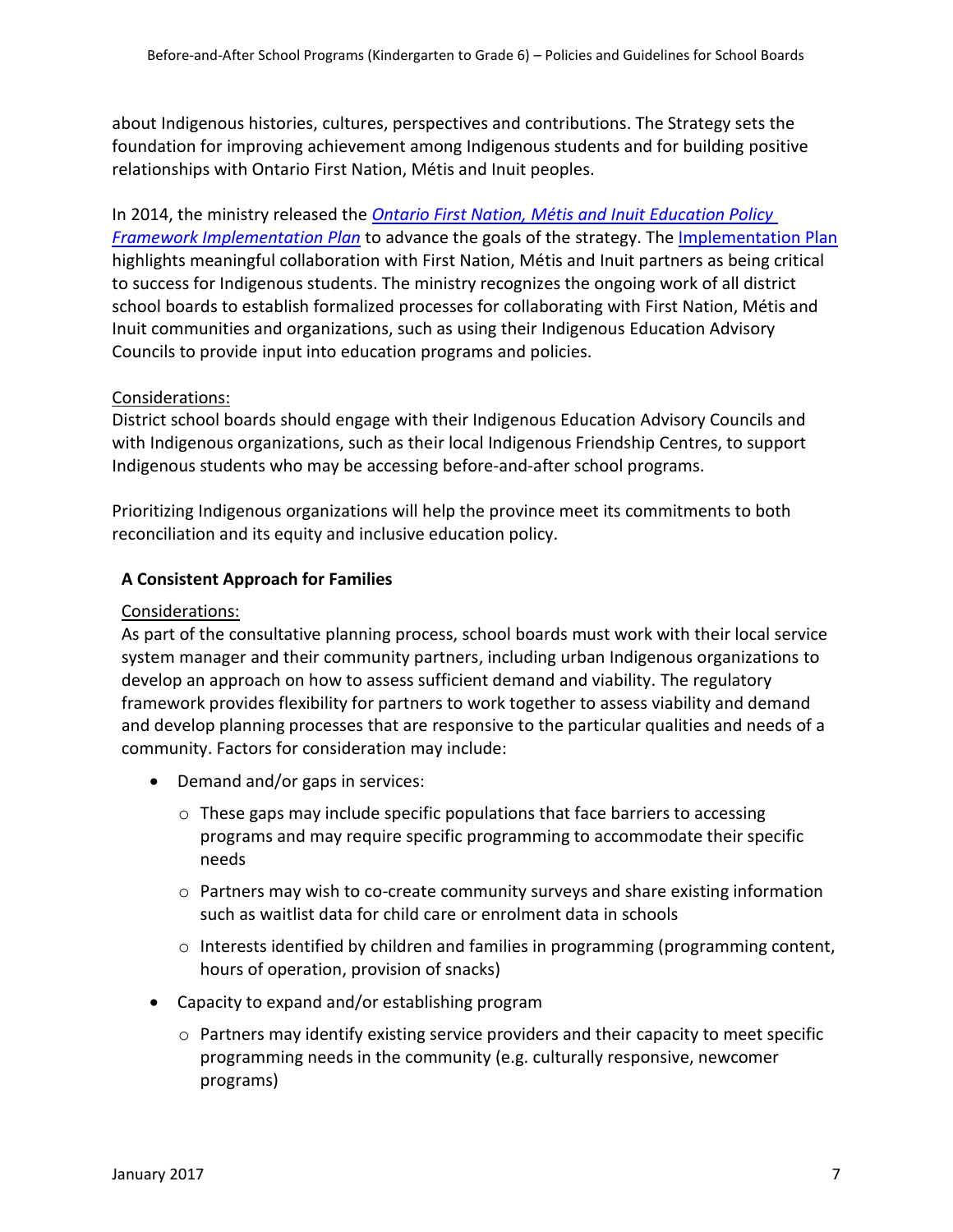- $\circ$  Partners may consider the availability of qualified staff and/or service providers that are able to meet the programming requirements
- o School boards may take an inventory of existing programs offered in their schools that operate before-and-after school such as licensed child care centres, nutrition programs, After School Programs funded by the Ministry of Tourism Culture and Sport
- Parent Fees
	- $\circ$  Programs should consider demand for both full-fee paying families and families that require subsidy to access programming
	- o Where demand is insufficient in the absence of subsidies, a program may not be viable
	- $\circ$  School boards are encouraged to work with their local service system manager to support equitable access to before-and-after school programs for children

School boards and local service system managers are encouraged to share information to develop a common approach to assessing viability of programs and identify potential solutions at a community level.

School boards may wish to work through their local service system manager to engage with existing third party providers.

### **Co-Terminus School Boards**

### Consideration:

School boards are encouraged to work with their co-terminus school boards to ensure a consistent approach to the provision of before-and-after school care for families across the community.

**Please note**: The regulatory requirement that each parent is surveyed every year has been removed from regulation (though school boards may continue to use the survey to inform planning discussions).

### **EXEMPTIONS FROM DUTY**

#### Requirement:

A before and/or after school program may not be required for a school if there is agreement between the school board, the local service system manager and any First Nation with a tuition agreement relating to students attending that school that there is insufficient demand.

This assessment must be informed by the consultative process set out above, which includes engagement with urban Indigenous organizations, existing third party providers, and parents.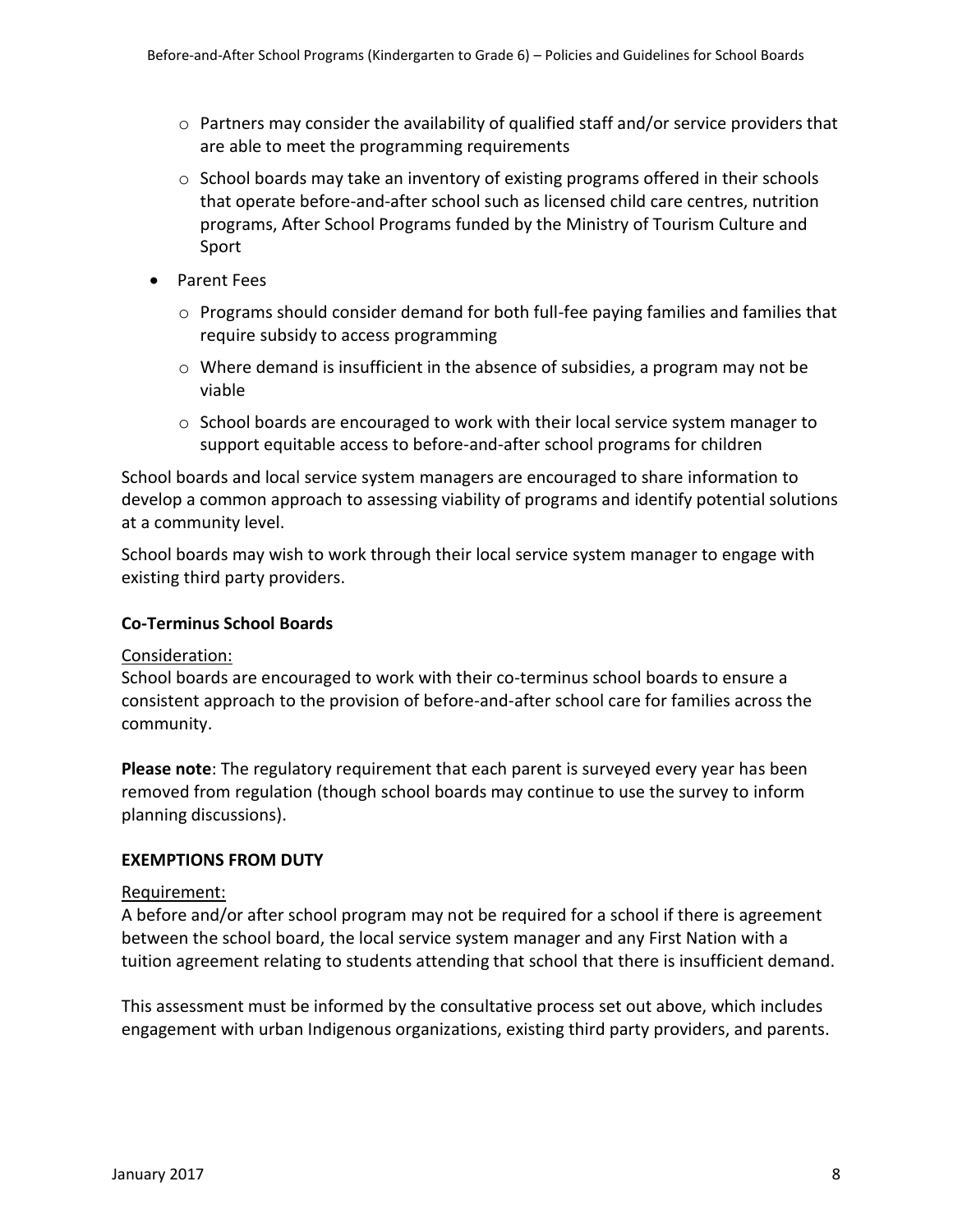### **DETERMINATIONS**

#### Requirement:

Based on the consultative process, school boards must determine:

- The schools in which the school board will offer before-and-after school programs in the next school year for students enrolled in Kindergarten to Grade 6 including:
	- o the length of time the program will operate
	- $\circ$  the times in the day during which the before-and-after school portions of the program will operate
	- $\circ$  any non-instructional days on which the school board anticipates before and/or after school program will operate
	- $\circ$  the features the school board-operated program will include (e.g. provision of snack, homework help)
	- $\circ$  The daily fee and non-instructional daily fee for school board-operated program

Reporting requirements set out in section 9 below include an affirmation signed by the school board, relevant local service system manager(s) and First Nations indicating there is agreement that where a before and/or after school program is not offered, the school is exempt from the duty because it is not viable (e.g. there is insufficient demand). See section 9 for more information.

### **4. SCHOOL BOARD –OPERATED: PROGRAM REQUIREMENTS**

### **PRINCIPLES GUIDING PROGRAMMING**

### Requirement:

School board-operated programs complement what happens during the regular school day and are guided by *[How Does Learning Happen?: Ontario](http://www.edu.gov.on.ca/childcare/pedagogy.html)'s Pedagogy for the Early Years* (HDLH)*.* Consistent with HDLH it is expected that school board-operated programs will be guided by the following principles:

- *View of the Child:* All students are competent, capable of complex thinking, curious and rich in potential. Environments and experiences allow students to exercise choice and responds to individual abilities and interests.
- *Positive Interactions:* Programs support students in making connections with their peers and staff in structured and unstructured interactions as well as provide opportunities for students to engage in independent activities. All students, including students with differing abilities feel valued, connected to others, and are able to make positive contributions to the group, community and natural world.
- *Developmentally Responsive:* All students are able to participate fully in ways that are most comfortable for them. Programs support physical and mental health and wellness, and are rooted in an understanding of child development and the broader contexts within which this development is happening (e.g. local, social, cultural,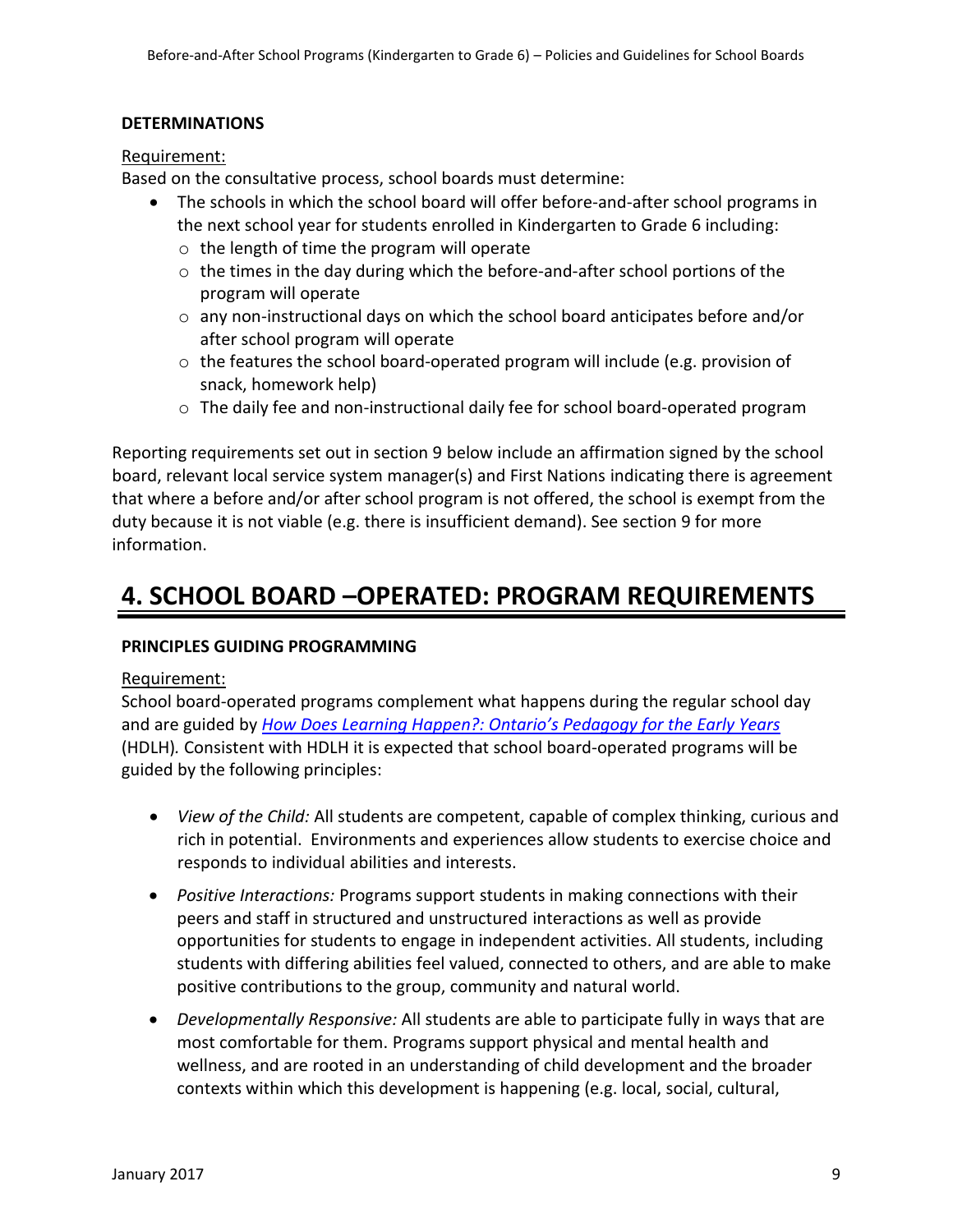economic).

 *Safe, Inclusive Spaces:* Programs establish and maintain positive, harassment/discrimination free environments for optimal participant growth so that students, each with differing abilities, interests and perspectives feel that their experiences and strength are valued.

*How Does Learning Happen? [Ontario's Pedagogy for the Early Years](http://www.edu.gov.on.ca/childcare/pedagogy.html)* provides a comprehensive framework to guide program development and pedagogy in early years settings and support Ontario's vision of high quality programs and services centred on the child and family with a view of children as competent and capable of complex thinking, curious and rich in potential. *[How Does Learning Happen? Ontario's Pedagogy for the Early Years](http://www.edu.gov.on.ca/childcare/pedagogy.html)* helps move Ontario towards increasingly integrated programs and services for children and families whether in child care, child and family programs, or Kindergarten, with a shared view of the child, common pedagogical approaches and foundations of belonging, well-being, engagement and expression that are aligned with the Kindergarten program.

### **STAFFING RATIOS**

Requirement:

- The maximum allowable child to adult staffing ratio for a school board-operated program shall be 15:1.
- Where a program unit size exceeds a child to adult ratio of 15:1, the school board shall appoint another staff person to that program unit.
- Each group of children shall not exceed a maximum size of 30 students (this maximum size does not refer to the total number of children served by a program. There may be multiple groups of children, in separate areas, served by one program).

### **STAFF QUALIFICATIONS AND ADULT SUPERVISION**

### Requirement:

As set out under Part IX.1 of the *Education Act*, school board-operated programs must have at least one Registered Early Childhood Educator (RECE) to lead the program unit.

For programs only serving children 9 years of age or older, there must be at least one adult to lead the program unit who meets one of the following criteria:

- Has a diploma or degree in child and youth care;
- Has a diploma or degree in recreation and leisure services;
- Is a member in good standing with the Ontario College of Teachers; or
- Is a member in good standing with the College of Early Childhood Educators

Programs must have adult supervision on-site at all times. Additionally, where a program is the sole occupant of the premises, there must be a minimum of two adults onsite at all times.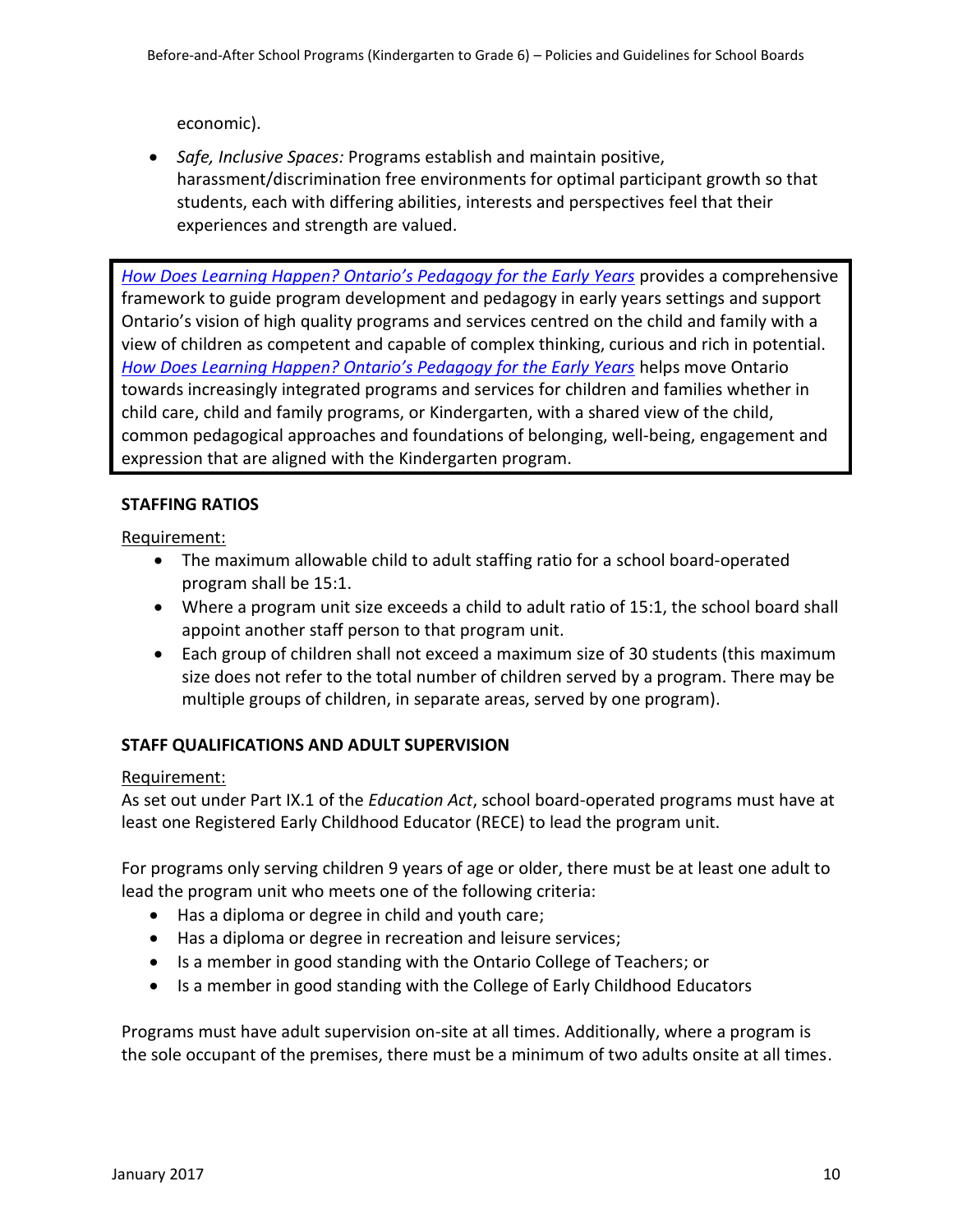### Considerations:

Programs may wish to exceed the minimum ratio and staffing requirements. Research suggests that smaller group sizes support more meaningful and positive interactions between children. This may also permit greater capacity to support children with higher levels of need.

### **ACTIVE PLAY**

### Requirement

School board-operated programs are required to offer a minimum of 30 minutes of active play in daily programming to align with the government's commitment to provide opportunities for increased physical activity for children and youth. Activities should be developmentally appropriate and accommodate fitness levels and interests of students. Emphasis should focus on participation and enjoyment and can include introducing participants to a range of developmentally appropriate physical activities such as sports, dance, free gym time, and active games.

This requirement aligns with the [Public Health Agency of Canada's guidelines](http://www.phac-aspc.gc.ca/hp-ps/hl-mvs/pa-ap/03paap-eng.php) recommending 60 minutes of daily moderate to vigorous physical activity for children aged 5-17. It is also consistent with the principles outlined in *How Does Learning Happe[n? Ontario's Pedagogy for](How%20Does%20Learning%20Happen?%20Ontario’s%20Pedagogy%20for%20the%20Early%20Years)  [the Early Years,](How%20Does%20Learning%20Happen?%20Ontario’s%20Pedagogy%20for%20the%20Early%20Years)* which include creating opportunities for children to engage in active play that allow them to connect with the natural world and their community.

### **OUTDOOR PLAY**

### Considerations:

*[How Does Learning Happen? Ontario's Pedagogy for the Early Years](How%20Does%20Learning%20Happen?%20Ontario’s%20Pedagogy%20for%20the%20Early%20Years)* notes that children thrive where they can engage in vigorous physical play in natural outdoor spaces. In addition to providing physical benefits, active play outdoors strengthens functioning in cognitive areas such as perception, attention, creative problem solving, and complex thinking.

### **OPTIONAL ACTIVITIES AND PROGRAMS**

#### Considerations:

School boards may wish to offer specific programming based on the needs and interests of the community and participants in the program. This programming can include:

- Academic assistance or time for students to complete school work
- Arts and cultural activities that promote inclusion, knowledge of other cultures, or creative pursuits
- Personal health and wellness education (e.g. anti-bullying, body image, fostering resilience)
- Community involvement
- Providing snacks for students participating in the program. Programs may choose to incorporate hands-on activities about nutrition when snacks are provided. All food should meet *[Canada's Food Guide to Healthy Eating](http://www.hc-sc.gc.ca/fn-an/food-guide-aliment/index-eng.php)* or *[Eating Well with Canada's Food](http://www.hc-sc.gc.ca/fn-an/pubs/fnim-pnim/index-eng.php)  Guide – [First Nations, Inuit and Métis](http://www.hc-sc.gc.ca/fn-an/pubs/fnim-pnim/index-eng.php)*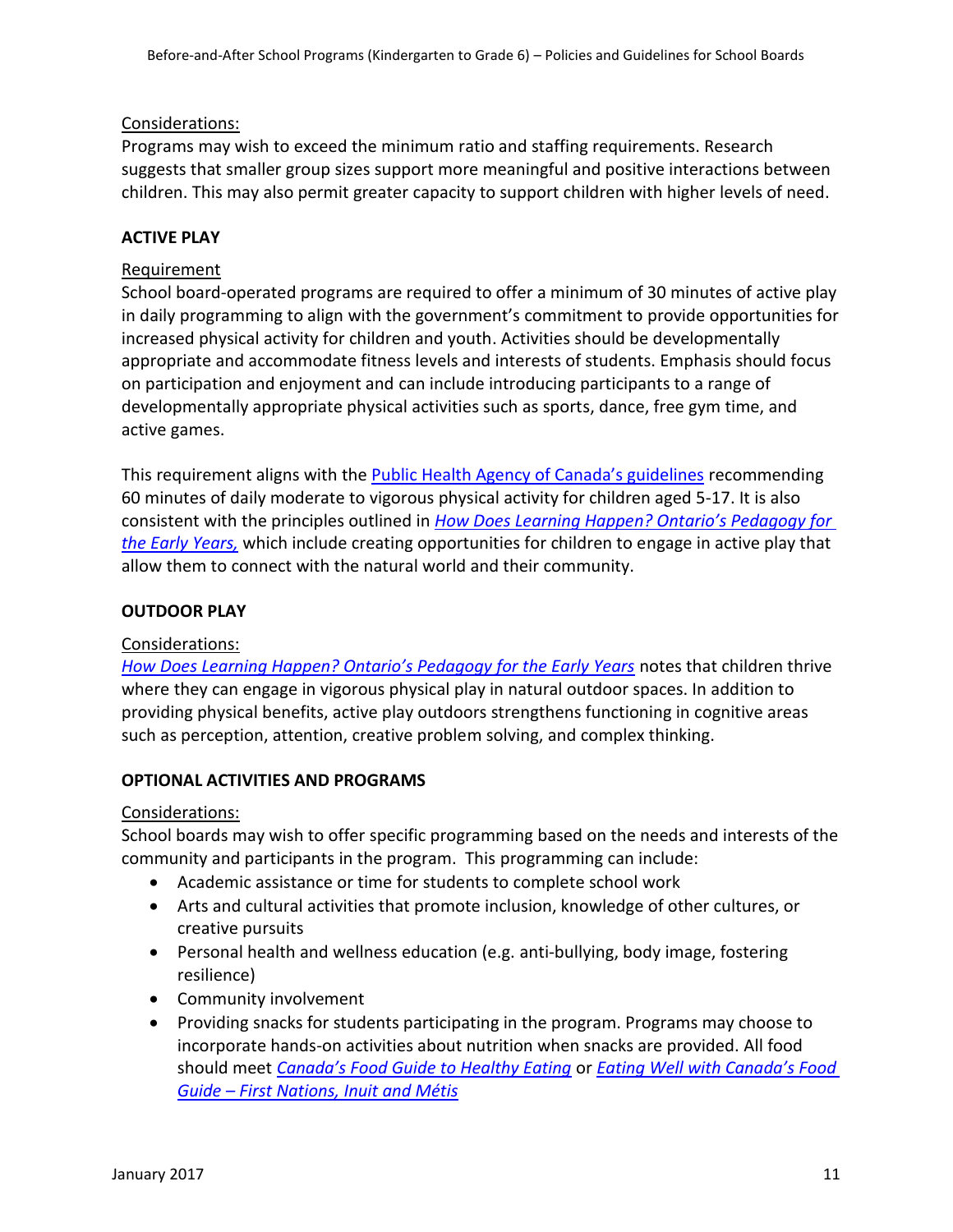Unstructured time to allow children to develop interests, engage with their peers, play independently, and make choices and decisions for themselves

### **DEVELOPMENTALLY RESPONSIVE SPACES**

### Considerations:

Programs should ensure spaces are clean and in a good state of repair. Environments should be inviting and designed together with students based on their abilities and interests, allowing for a variety of activities that are responsive to individual development. Spaces should allow for both independent and small group experiences as well as opportunities to participate in larger groups.

Furnishings and materials should support a range of interests that provide for learning, creative expression, recreational activities, and relaxation.

### **5. AUTHORIZED RECREATIONAL/SKILL BUILDING PROGRAMS**

Where a school board chooses to enter into an agreement with a provider to deliver an authorized recreational and skill building program, the school board must ensure that the following programming requirements set out below are included in the agreement between the school board and the recreation program provider.

### **AUTHORIZED RECREATIONAL AND SKILL BUILDING PROGRAMS**

For after school programs that only serve students in Grades 1 and higher, school boards may enter into an agreement with an authorized recreational and skill building program.

Authorized recreation providers include municipalities, the YMCA, Boys and Girls Clubs of Canada, and Ontario's After School Program funded by the Ministry of Tourism, Culture and Sport.

### *Child Care and Early Years Act, 2014*

As defined under section 6(4) of the *Child [Care and Early Years Act, 2014](https://www.ontario.ca/laws/statute/14c11#BK7)* and the [General](https://www.ontario.ca/laws/regulation/150137#BK5)  [Regulation,](https://www.ontario.ca/laws/regulation/150137#BK5) **authorized recreational and skill building programs** may provide **up to 3 hours** of care once a day for children aged 6 and up if they are:

- Operated by a municipality, school board, First Nation, or the Métis Nation of Ontario;
- Operated by the YMCA or Boys and Girls Clubs of Canada;
- An Ontario After School Program funded by the Ministry of Tourism, Culture and Sport (MTCS);
- A member of a provincial sports or multi-sport organization recognized by MTCS;
- Operated by an MTCS agency or attraction (e.g. ROM, Ontario Science Centre); or
- Authorized by the local service system manager or First Nation provided that the program supports the health, safety and well-being of children.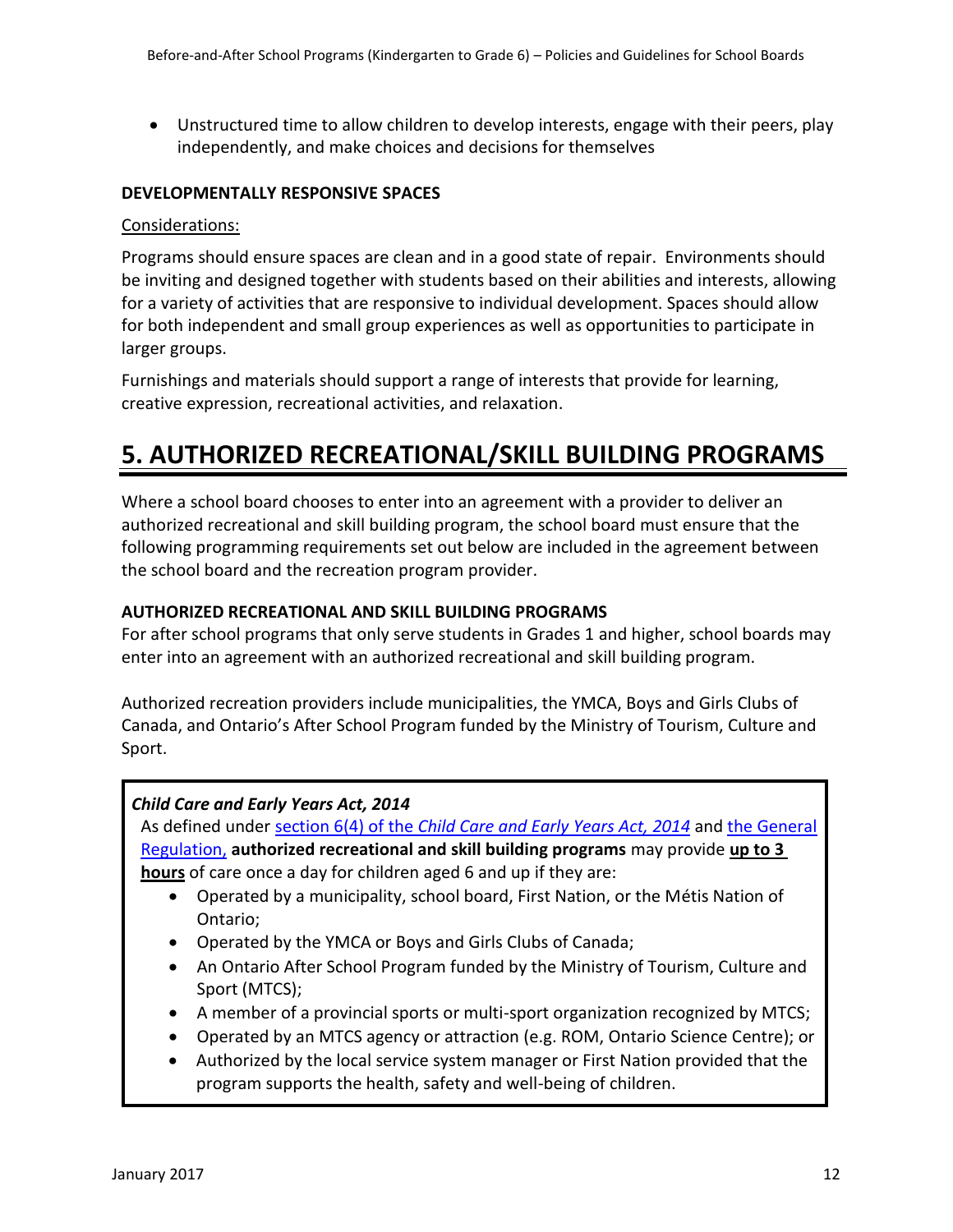### **PROGRAM REQUIREMENTS**

Research suggests that key factors in quality after school programs include staff qualifications, small group sizes, more adults per child to encourage increased and meaningful interaction, and a variety of activities that stem from self-directed programming.

### **Principles Guiding Programming**

#### Requirement

Authorized Recreational and Skill Building programs should be consistent with *[How Does](How%20Does%20Learning%20Happen?%20Ontario’s%20Pedagogy%20for%20the%20Early%20Years)  Learning Happen? Ont[ario's Pedagogy for the Early Years](How%20Does%20Learning%20Happen?%20Ontario’s%20Pedagogy%20for%20the%20Early%20Years)*.

- *View of the Child:* All students are competent and capable of complex thinking, curious and rich in potential. Programming allows students to exercise choice and responds to individual interests.
- *Positive Interactions:* Programs support students in making connections with their peers and staff in structured and unstructured interactions, and provide opportunities for students to engage in independent activities. All Students, including students with differing abilities, feel valued, connected to others, and are able to make positive contributions to the group, community and natural world.
- *Developmentally Responsive:* All students are able to participate fully in ways that are most comfortable for them. Programs support physical and mental health and wellness, and are rooted in an understanding of child development and the broader contexts within which this development is happening (e.g. local, social, cultural, economic).
- *Safe, Inclusive Spaces:* Programs establish and maintain positive, harassment/discrimination free environments for optimal participant growth so that students, each with differing abilities, interests and perspectives feel that their experiences and strengths are valued.

### **Staffing Ratios**

#### Requirement:

Programs must have a minimum of one staff person for every 15 students (1:15). Where the number of students exceeds 15, a second staff person is required.

Each group of children shall not exceed a maximum size of 30 students (this does not refer to the total number of children served by a program. There may be multiple groups of children, in separate areas, served by one program).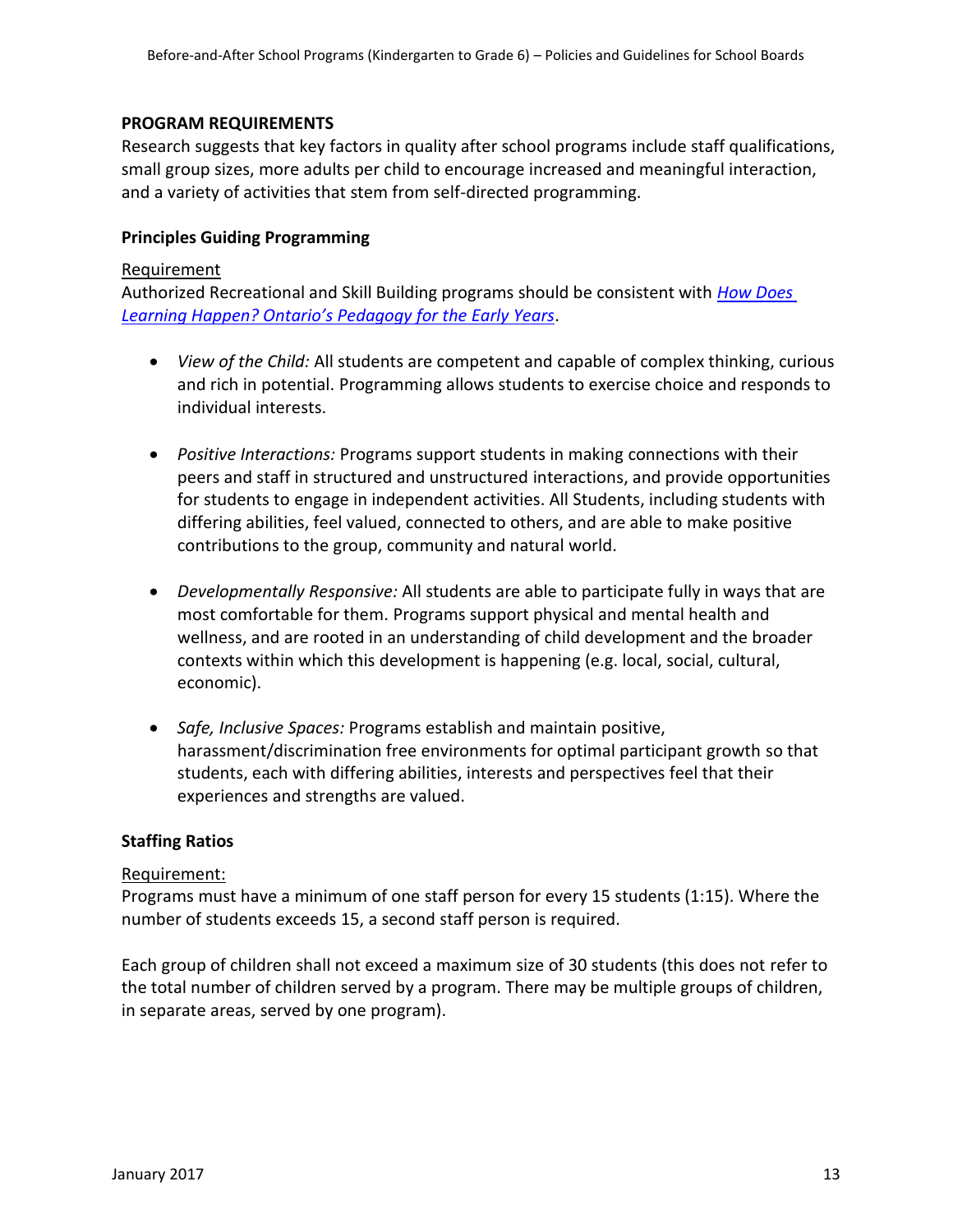### **Staff Qualifications and Supervision**

#### Requirement:

Each program must have access to at least one adult to lead the program who meets one of the following criteria:

- Is a member in good standing with the College of Early Childhood Educators; or
- Is a member in good standing with the Ontario College of Teachers; or
- Has a diploma or degree in child and youth care; or
- Has a diploma or degree in recreation and leisure services; or
- Has a diploma or degree in social work, psychology, sociology, kinesiology with a focus/experience working with children aged 6-12 years old.

Programs must have adult supervision on-site at all times and at least one adult must meet the requirements above or be enrolled as a student in the fields identified above.

Additionally, where a program is the sole occupant of the premises, there must be a minimum of two adults onsite at all times

### **Active Play**

### Requirement:

After school programs must dedicate 30% of program time or one hour of daily active play for students in the program. Activities should be developmentally appropriate and accommodate fitness levels and interests of students. Emphasis should focus on participation and enjoyment and can include introducing participants to a range of developmentally appropriate physical activities such as sports, dance, free gym time, and active games.

This requirement aligns with the [Public Health Agency of Canada's guidelines](http://www.phac-aspc.gc.ca/hp-ps/hl-mvs/pa-ap/03paap-eng.php) recommending 60 minutes of daily moderate to vigorous physical activity for children aged 5-17. It is also consistent with the principles outlined in *[How Does Learning Happen? Ontario's Pedagogy for](http://www.edu.gov.on.ca/childcare/pedagogy.html)  [the Early Years,](http://www.edu.gov.on.ca/childcare/pedagogy.html)* which include creating opportunities for children to engage in active play that allow them to connect with the natural world and their community.

### **Outdoor Play**

### Considerations:

*[How Does Learning Happen? Ontario's Pedagogy for the Early Years](http://www.edu.gov.on.ca/childcare/pedagogy.html)* notes that children thrive where they can engage in vigorous physical play in natural outdoor spaces. In addition to providing physical benefits, active play outdoors strengthens functioning in cognitive areas such as perception, attention, creative problem solving, and complex thinking.

### **Optional Activities and Programs**

### Considerations:

School boards may encourage recreation providers to offer specific programming based on the needs and interests of the community and participants in the program. This programming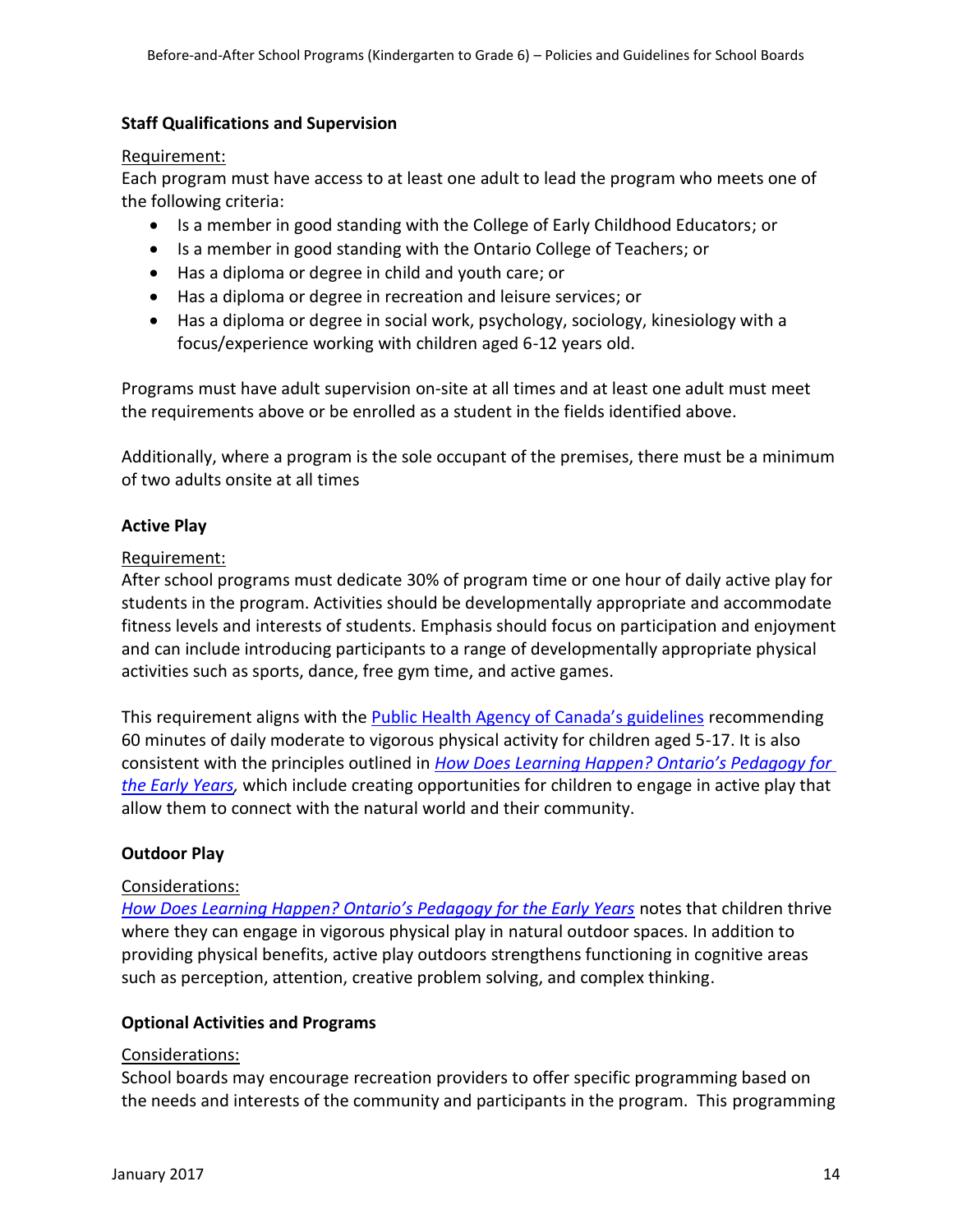can include:

- Academic assistance or time for students to complete school work
- Arts and cultural activities that promote inclusion, knowledge of other cultures, or creative pursuits
- Personal health and wellness education (e.g. anti-bullying, body image, fostering resilience)
- Community involvement
- Providing snacks for students participating in the program. Programs may choose to incorporate hands-on activities about nutrition when snacks are provided. All food should meet *Canada's [Food Guide to Healthy Eating](http://www.hc-sc.gc.ca/fn-an/food-guide-aliment/index-eng.php)* or *[Eating Well with Canada's Food](http://www.hc-sc.gc.ca/fn-an/pubs/fnim-pnim/index-eng.php)  Guide – [First Nations, Inuit and Métis](http://www.hc-sc.gc.ca/fn-an/pubs/fnim-pnim/index-eng.php)*
- Unstructured time to allow children to develop interests, engage with their peers, play independently, and make choices and decisions for themselves

### **Developmentally Responsive Spaces**

### Considerations:

Programs should ensure spaces are clean and in a good state of repair. Environments should be inviting and designed together with students based on their abilities and interests, allowing for a variety of activities that are responsive to individual development. Spaces should allow for both independent and small group experiences as well as opportunities to participate in larger groups.

Furnishings and materials should support a range of interests that provide for learning, creative expression, recreational activities, and relaxation.

### **HEALTH AND SAFETY REQUIREMENTS**

### Requirement:

Where a school board chooses to enter into an agreement with an authorized recreational and skill building program for the provision of after school programs for students in grade 1 and up, the agreements must require that the operator meet the following conditions:

### **Policies and Procedures**

### Requirement:

Authorized recreation programs must have the following policies in place at each site and reviewed annually with all staff:

- An emergency action plan communicated with the school and visibly posted
- Accident and injury reporting
- Plans for children with medical or special needs
- Safety policies to monitor equipment and facilities
- Reducing risk of and responding to exposure to anaphylactic causative agents
- Safe arrival and departure procedures for children, particularly with regard to transitions after the school day (see below)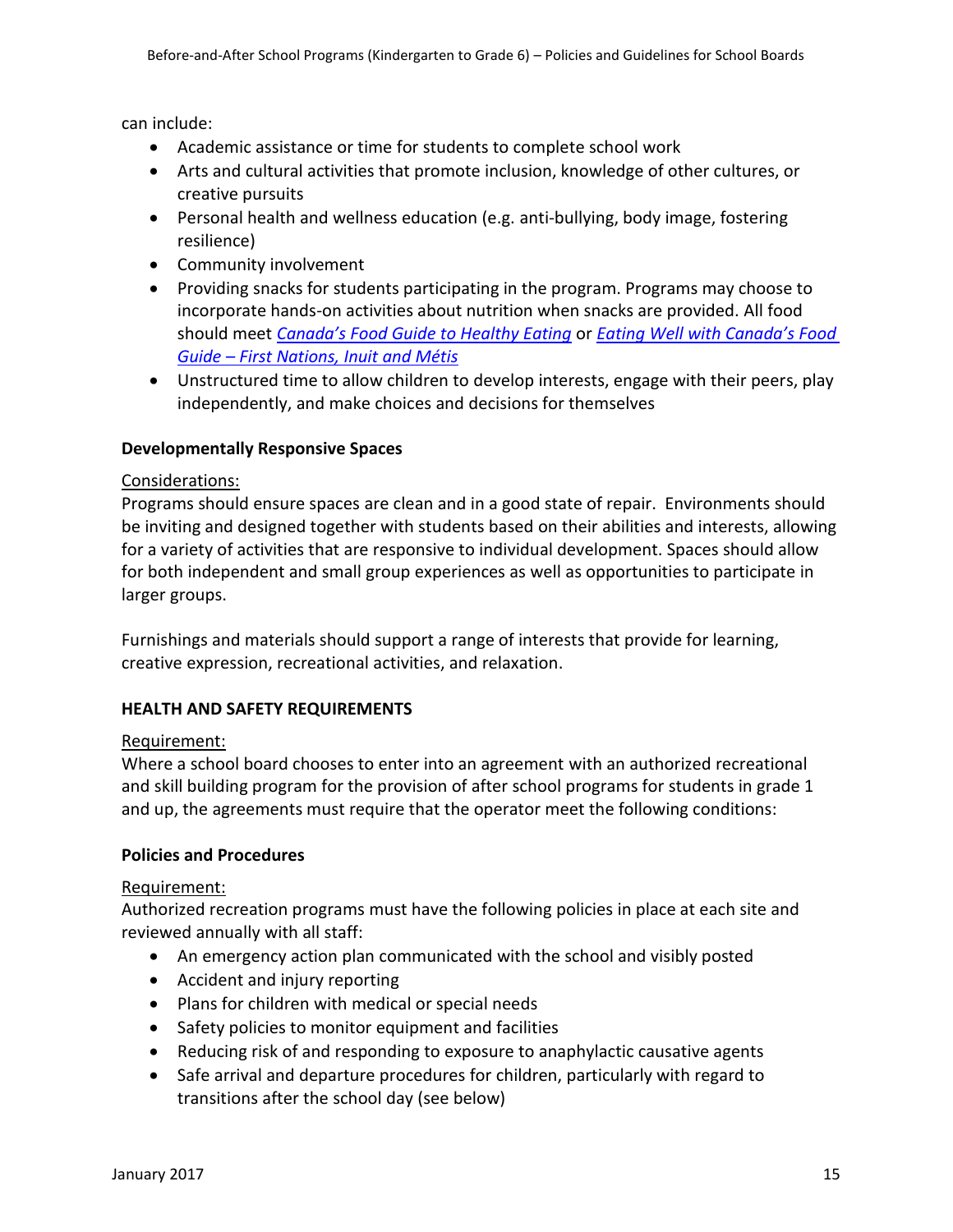- Safe food handling with a minimum of one staff person that has been certified in a licensed safe food handling course
- Vulnerable sector screening for all staff prior to interacting with children
- The provision of healthy and nutritious food and drink for students
- Ensuring protection of privacy of children, youth and their families

### **Safe Arrival/Dismissal Policy**

### Requirement:

At a minimum, this policy should include a:

- Daily sign-in/sign-out procedure so that staff are aware of which children are in attendance and which are absent
- Procedure to be followed if a child does not attend and staff have not been notified in advance of the reason (e.g. contact school/parent if child has not arrived by a certain time)
- Process by which parents must inform the program in writing of who is or is not allowed to pick up their children
- Process by which parents must provide written consent for children of any age to sign themselves in and out
- Process by which the authorized recreation provider communicates with the school to support transitions to after the school day

### **Standard First Aid and CPR**

### Requirement:

All staff must be certified in Standard First Aid / CPR from a Workplace Safety Insurance Board (WSIB) recognized agency.

### **Vulnerable Sector Checks**

### Requirement:

Authorized Recreational and Skill Building programs are required to obtain vulnerable sector checks (VSCs) from all staff, volunteers, and students before they interact with children.

For any person, other than an employee, volunteer or student, who provides services to a child in the program, the program must obtain an offence declaration from the person or an attestation from their employer that a vulnerable sector check has been obtained and reviewed.

Vulnerable sector checks should be renewed every five years and offence declarations should be completed annually except in the year when a vulnerable sector check is obtained.

Authorized Recreational and Skill Building programs are required to have a policy in place to ensure that persons in contact with children in their programs are appropriately screened or supervised.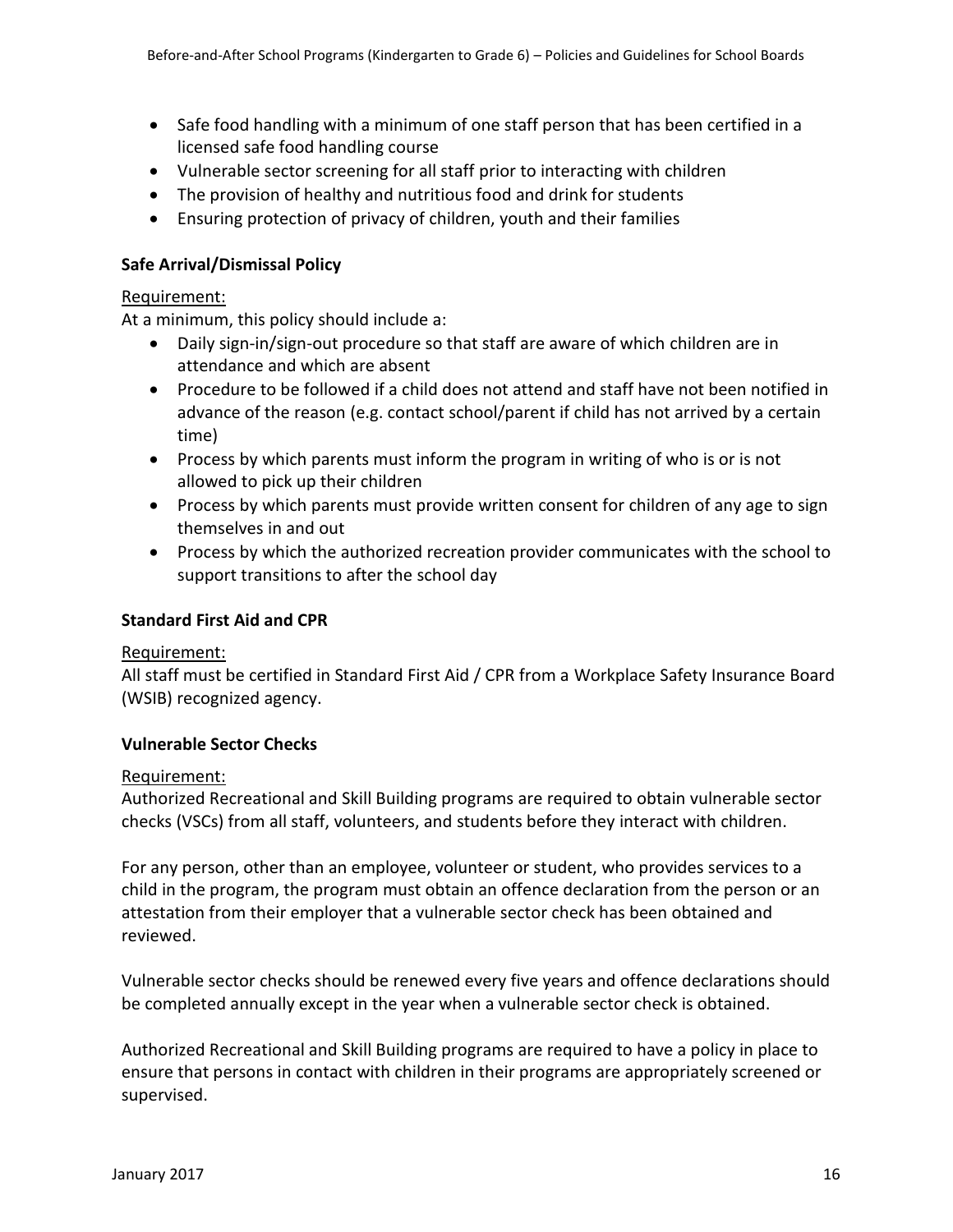### **ORGANIZATIONAL REQUIREMENTS**

#### **Professional Learning and Development**

#### Requirement:

Authorized recreational programs must have a staff training plan that ensures orientation, as well as initial and ongoing staff education. A staff training plan must include:

- Yearly after school/organizational orientation where the staff sign off on organization's policies and procedures
- Training in occupational health and safety (WHMIS)
- Training in ways to encourage positive interactions and communication among peers and support students self-regulation abilities; and training on prohibited adult practices (i.e. using harsh or degrading measures withholding physical activity as a form of punishment)
- Training in conflict resolution
- Training in Standard First Aid and CPR certificate from a WSIB recognized agency (i.e. Red Cross, St. John's Ambulance)
- Training in healthy child development (e.g. High Five's "Principles of Healthy Child Development")
- Training on the role of healthy eating for development of healthy behaviours and one staff at each location must be trained in safe food Hhandling
- Training in adapting physical activity opportunities to include children and youth at all levels of athletic ability and those with physical, sensory or intellectual disability
- Training and familiarity with resources on integrating physical activity throughout the program

### **Liability Insurance**

### Requirement:

A current certificate of Comprehensive General Liability for at least \$2 million naming "Her Majesty the Queen in right of Ontario, Her Ministers, Agents, Appointees and Employees" as additionally insured.

### **6. LICENSED CHILD CARE CENTRES**

Licensed child care centres are regulated under the *Child Care and Early Years Act, 2014.*  Under the Act and its regulations, centres must meet a number of provincial standards including:

- Maximum group size and ratios for staff and children in care
- Staff qualifications
- Policies and procedures to support health, safety and wellbeing of children in care.

These regulations also require that licensed child care centres are guided by *[How Does](http://www.edu.gov.on.ca/childcare/pedagogy.html)  [Learning Happen?: Ontario's Pedagogy for the Early Years](http://www.edu.gov.on.ca/childcare/pedagogy.html)* in the development of their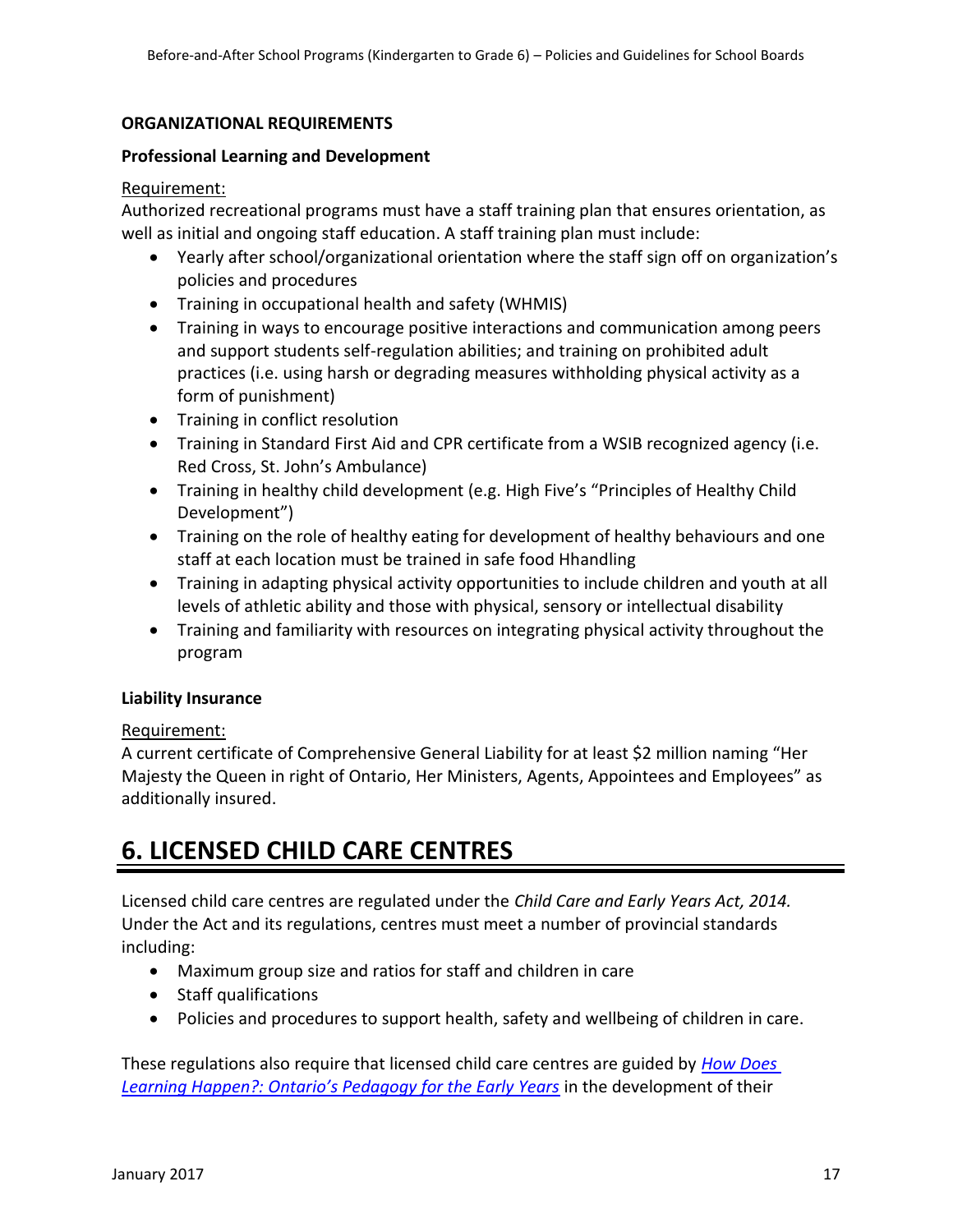programming for children. Consistent with *How Does L[earning Happen? Ontario's Pedagogy](How%20Does%20Learning%20Happen?%20Ontario’s%20Pedagogy%20for%20the%20Early%20Years)  [for the Early Years,](How%20Does%20Learning%20Happen?%20Ontario’s%20Pedagogy%20for%20the%20Early%20Years)* licensed child care centres offering before-and-after school care are required to provide a minimum of 30 minutes of outdoor time each day in their programming.

### **7. THIRD PARTY PROGRAMS: LINKAGES TO THE SCHOOL DAY**

### **TRANSITIONS AROUND THE SCHOOL DAY**

### Requirement:

Agreements must include how third party programs and schools ensure the safe arrival and departure of children enrolled in third party programs as they transition between the school day, before-and-after school programs, and home.

### Considerations:

Children have differing experiences and connections with their school. It is important that school boards and providers are considering transition requirements that support the individual needs of children in the program. A child may have an individualized education plan where specific supports may be required to transition children from the school day to before and/or after school programming.

### **SAFE SCHOOLS**

### Requirement:

In accordance with section 28 of the regulation, agreements must include that operators of third party programs must ensure that when its employees or contractors become aware that a student of the school board may have engaged in an activity for which suspension or expulsion must be considered, that these staff or contractors report the matter to the school's principal.

### **PROGRAMS OFFERED OFF SCHOOL PREMISES (GRADES 1 TO 6 ONLY)**

#### Considerations:

For programs that only serve children aged 6 and over, school boards may choose to offer these programs off school premises. For example, an after school program for 6-12 year olds may be offered at a municipal community centre where there may be space that is more appropriate for developmentally responsive programming for school aged children.

This is intended to recognize existing partnerships between school boards and municipalities and service providers to serve school aged children and better integrate existing services to support local planning, particularly for after school recreation programs.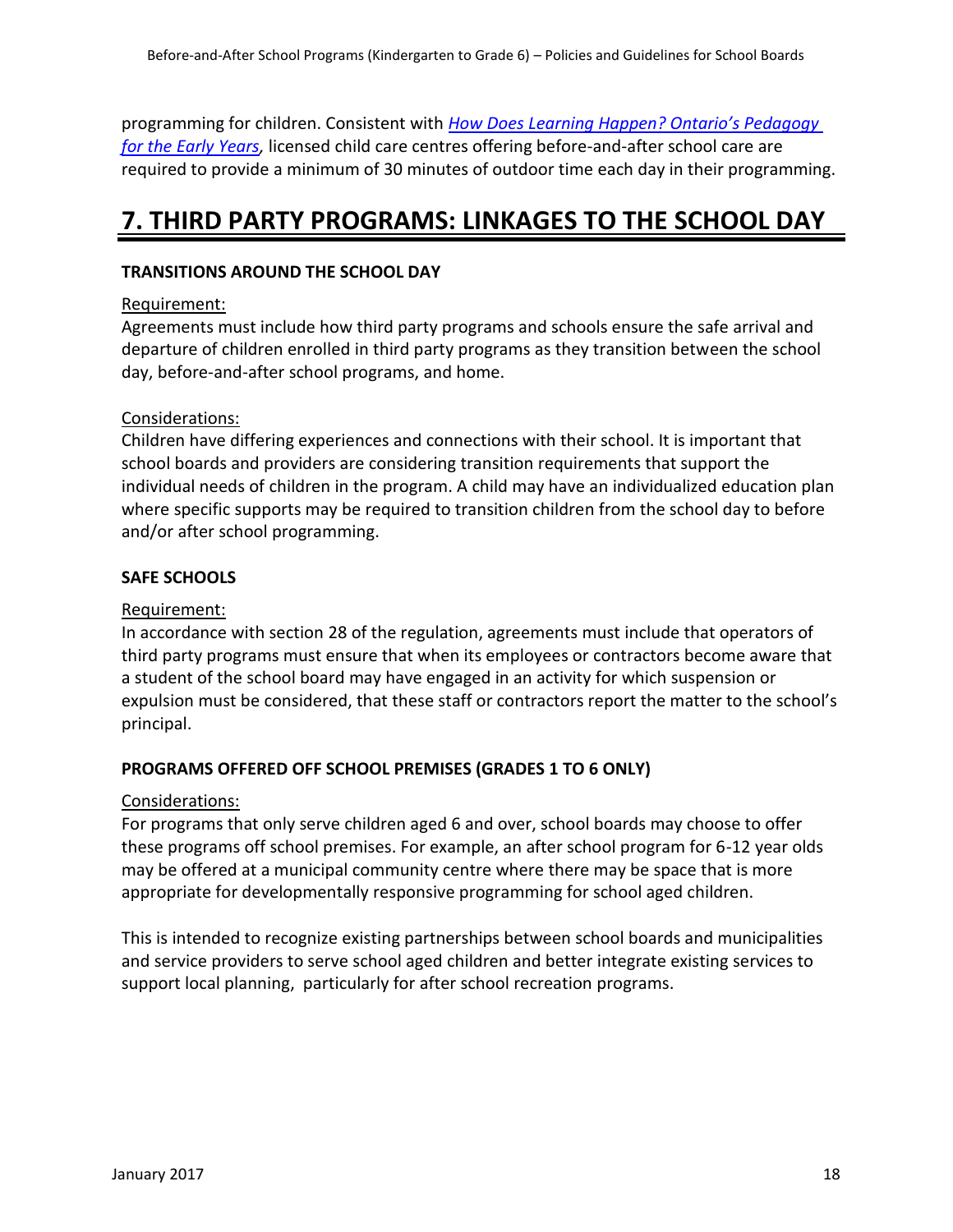### **8. COMMUNICATION TO PARENTS**

### **POSTING INFORMATION**

### Requirements:

Before the start of May of each year, school boards are required to provide the following information to parents and guardians in writing and post on the school board's website:

- The fees for before-and-after school programs
- The process and approach for determining sufficient demand and viability
- Schools that will and will not be offering a before and/or after school program
- Information on how to apply for financial assistance for before-and-after school programs
- Notice that if a third party program ceases to operate, the school board will ensure that another program will be available but the fees, days and times of operation may change

### Considerations:

School boards may wish to work with their Indigenous and community partners to help communicate information to parents.

### **9. REPORTING TO THE MINISTRY**

### Requirement:

School boards are required to report the following information to the ministry by the end of each school year:

- For the coming school year:
	- o A summary of:
		- $\blacksquare$  How the school board consulted with the local service system manager(s), First Nations with tuition agreements, existing service providers, urban Indigenous organizations and parents
		- What additional information and data was used or collected to support planning (surveys, asset mapping, demographic projections, waitlist information)
	- o Total number of schools that will be delivering a before-and after school program
	- o The total number of children registered in before-and-after school programs including non-instructional days
	- o Names of all schools exempt from the duty
	- o Average and range of daily fees for before, after and before-and-after school programs (including non-instructional days)
	- $\circ$  Affirmation signed by relevant local service system manager(s) and First Nations